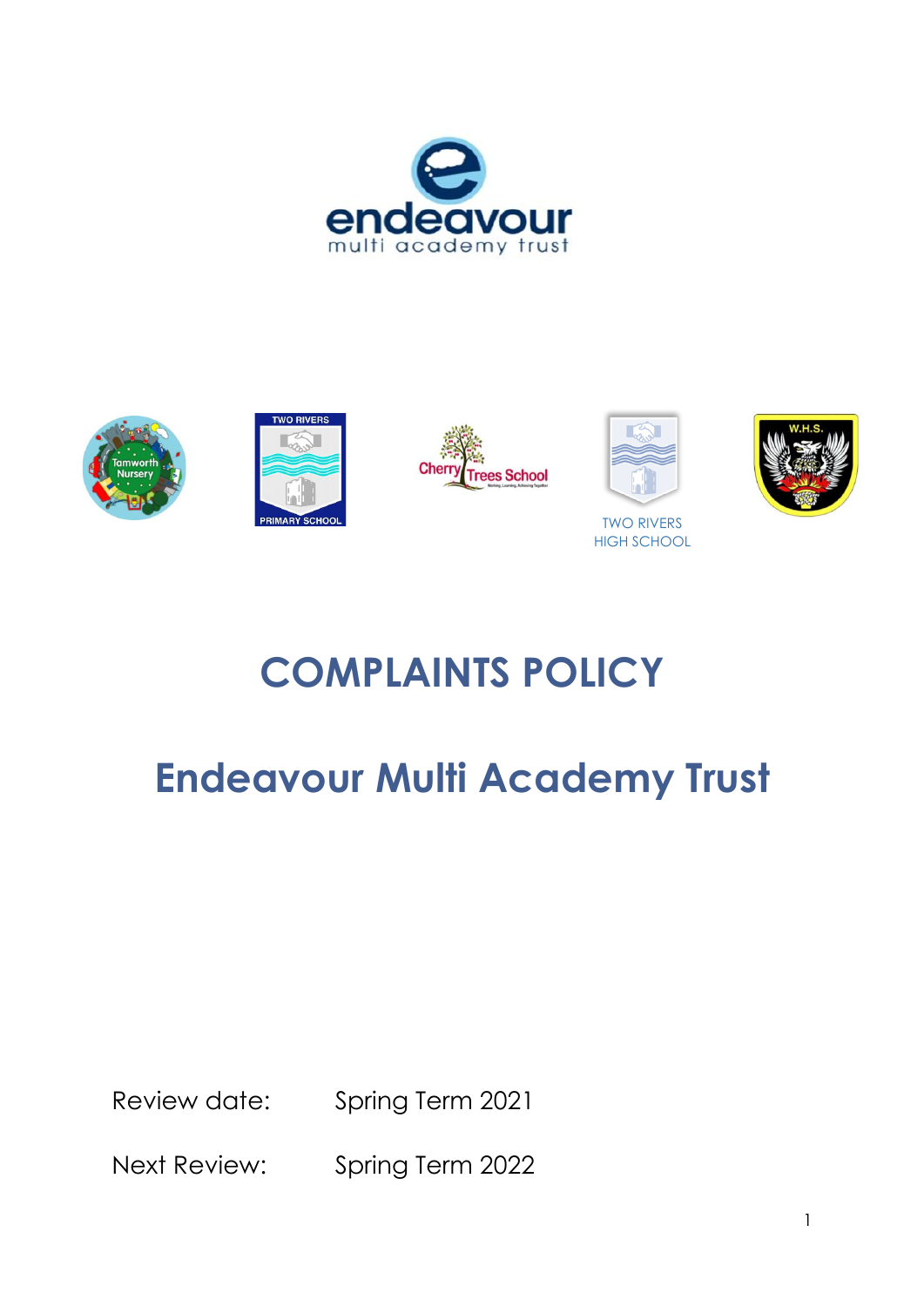## **Aims of the Policy**

This Complaints Policy helps underpin the mission statement of The Endeavour Multi Academy Trust. Its aim is to ensure that a concern, difficulty or complaint is managed sympathetically, efficiently and at the appropriate level and resolved as soon as possible. Doing so is good practice, fair to those concerned and helps to promote parents' and students' confidence in each Academy's ability to safeguard and promote welfare. The Academy will try to resolve every concern, difficulty or complaint in a positive way with the aim of putting right a matter which may have gone wrong and, where necessary, reviewing the Academy's systems and procedures in the light of the matters raised.

The Academy needs to know as soon as possible if there is any cause for dissatisfaction. The Academy recognises that a concern or difficulty which is not resolved quickly and fairly can soon become a cause of resentment, which can be damaging to the relationship between the Academy and the parent and student, and can also have a detrimental effect upon the Academy's ethos and culture. Parents and students should never feel – or be made to feel – that raising a concern, difficulty or complaint will adversely affect the student's future at the Academy or place the student at a disadvantage in any way.

## **Application**

Each Academy is governed by the Education (Independent Academy Standards) (England) Regulations 2010 (as amended) ("the Regulations"). This Complaints Policy has been formulated to comply with Schedule 1, Part 7 of the Regulations (as well as equality legislation and the rules of natural justice). In the case of any variance between the procedure outlined in this Complaints Policy and the Regulations, the procedure outlined in the Regulations will apply.

This Complaints Policy applies to all concerns and complaints of the parents of students at the Academy, other than those involving child protection issues, or relating to admissions, exclusions and SEN, for which there are separate statutory procedures. Where a complaint is made against a member of staff, depending upon the nature and seriousness of the complaint, the matter may be dealt with under separate HR procedures which are strictly confidential, rather than under this Complaints Policy.

This Complaints Policy distinguishes between a concern or difficulty, which can usually be resolved informally, and a formal complaint which will require further investigation.

## **The Rules of Natural Justice**

Simply put, the rules of natural justice relate to fairness. The Academy will ensure that all concerns, difficulties or complaint are dealt with in accordance with the following principles:

- All parties will be provided with all information and documentation pertinent to the matters raised.
- All parties will be given the opportunity to prepare and present their case and respond to the other parties involved.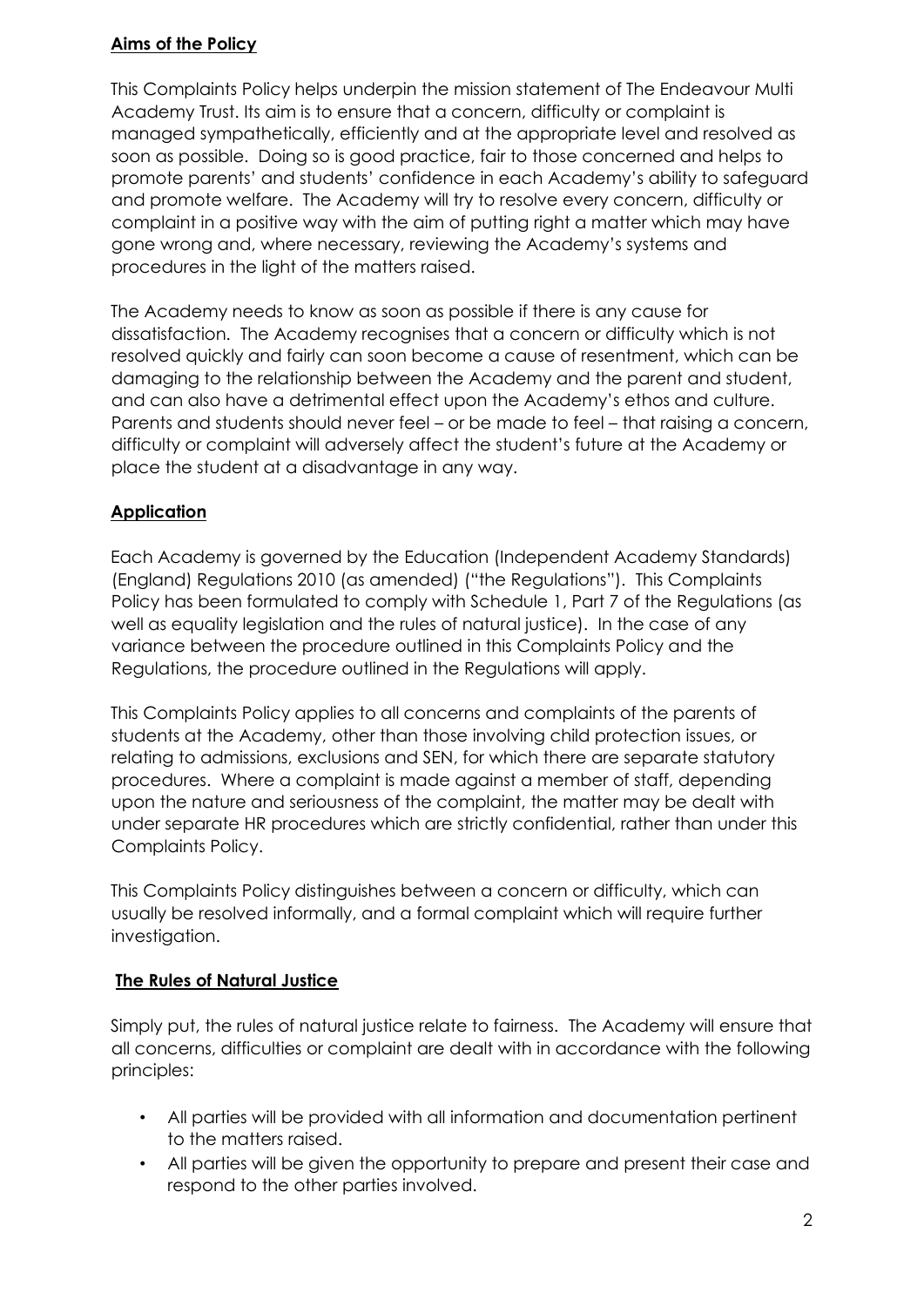- All persons investigating and making decisions in relation to the matters raised will be impartial and will do so without bias (or apparent bias) to any party involved.
- All decisions made will be made on a balanced and considered assessment of the information before him or her only.
- All decisions made will be based upon logical conclusions, and not based on mere speculation or suspicion.
- All decisions made will be supported by detailed reasons which will be disclosed to all parties involved.

# **Equality Act 2010**

The Academy will deal with concerns, difficulties and complaints in accordance with its duty under the Equality Act 2010 to have due regard to the need to:

- Eliminate discrimination, harassment, victimisation and other conduct prohibited by the Equality Act 2010.
- Advance equality of opportunity between those who share a relevant protected characteristic and those who do not, by having regard to the need to:
	- o remove or minimise disadvantages connected to a relevant protected characteristic; and
	- o take steps to meet the different needs of those sharing a relevant protected characteristic; and
	- o encourage those who share a relevant protected characteristic to participate in Academy life and activities in which participation is disproportionately low.
- Foster good relations between those who share a relevant protected characteristic and those who do not, by having regard to the need to:
	- o tackle prejudice; and
	- o promote understanding.

"Relevant protected characteristics" includes sex, race, disability, religion or belief, sexual orientation, gender reassignment, pregnancy and maternity and (in the case of persons who are not students) age.

In addition, the Academy will comply with its duty to make the following reasonable adjustments for persons with a disability:

- Where a provision, criterion or practice places a disabled person at a substantial disadvantage compared to person who is not disabled, reasonable steps must be taken to avoid that disadvantage.
- Where a disabled person would, but for the provision of an auxiliary aid, be placed at a substantial disadvantage compared with a person who is not disabled, reasonable steps must be taken to provide the auxiliary aid.

An auxiliary aid can be a piece of equipment or a service.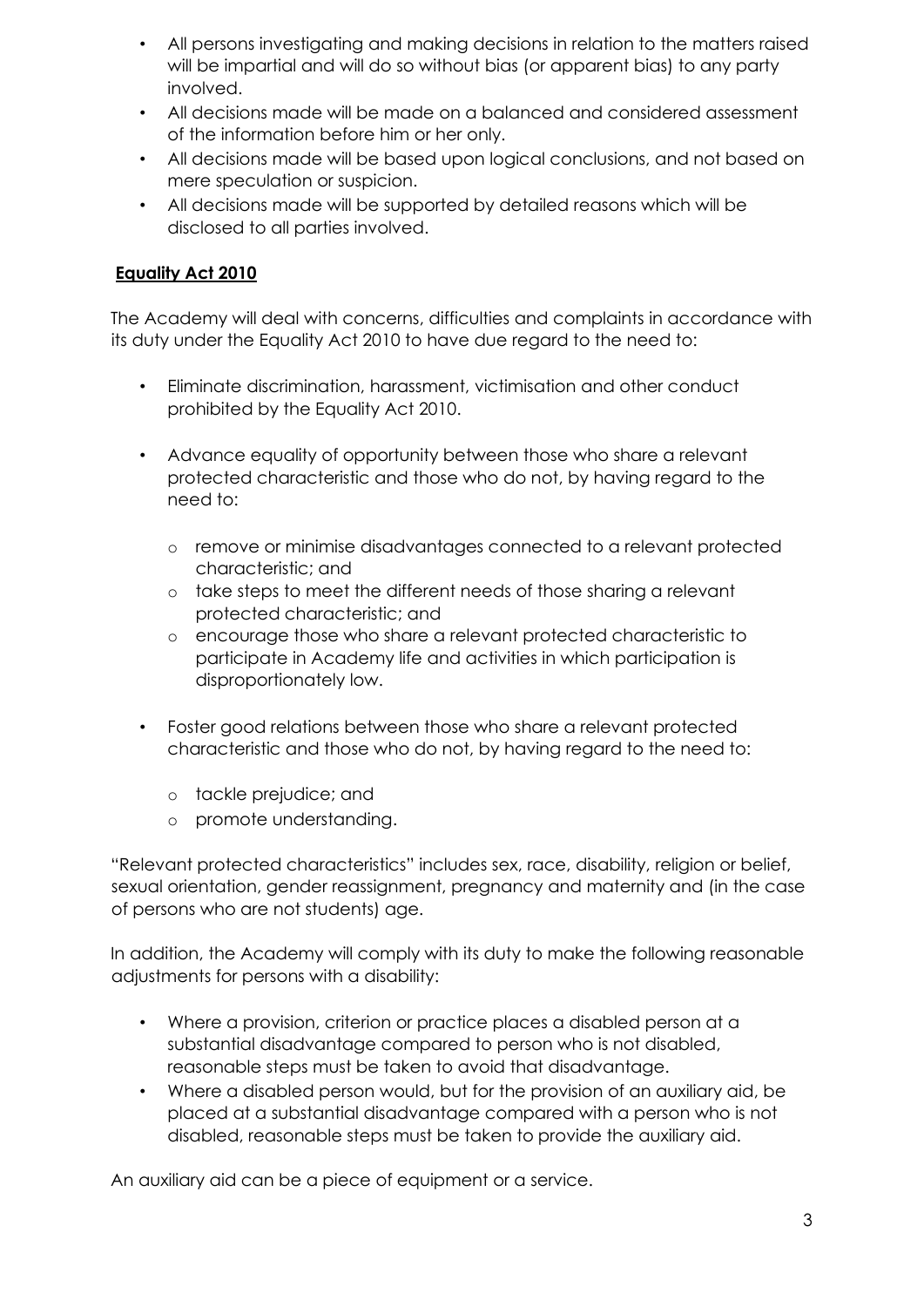If a Complainant or other person involved in the complaint's procedure requires an interpreter, a signer or any other assistance at meetings or at a Complaint Panel Hearing, they should let the Academy know immediately.

Further details can be found in the School's Equal Opportunities Policy.

# **Terms Used**

For the purpose of this Complaints Policy, a "parent" includes the natural or adoptive parent of a student, irrespective of whether they are or ever have been married, whether they are separated or divorced, whether the student lives with them, whether the father has parental responsibility for the student or whether they have contact with the student.

A "parent" will also include a non-parent who has parental responsibility for a student, an adult non-parent with whom the student lives, and an adult who is involved in the day-to-day care of the student (for example, collecting or dropping off the student from Academy).

Any reference to a "student" will also include a prospective or former student of the Academy.

A person making a complaint will be referred to as a "Complainant" throughout this Complaints Policy.

Academy – Refers to all schools in the Multi Academy Trust.

**Please Note:** that when it refers to Chair of Local Governors this will be either the Chair of the Curriculum and Learning Committee or the Logistics Committee.

## **Procedure**

The Academy's complaints procedure consists of four stages:

- Stage 1 Concerns and difficulties, dealt with informally.
- Stage 2 Complaints formally investigated by the Headteacher (or designate).
- Stage 3 Complaints formally reviewed by the Chair of Local Governors (or designate).
- Stage 4 Complaint Panel Hearing.

# **Time Limits**

The Academy aims to resolve concerns, difficulties and complaints in a timely manner. Time limits for each stage of the procedure are set out under each individual stage. For the purposes of this Complaints Policy, an "Academy day" is defined as a weekday during term time, when the Academy is open to children. The definition of "Academy day" excludes weekends, Academy holidays and bank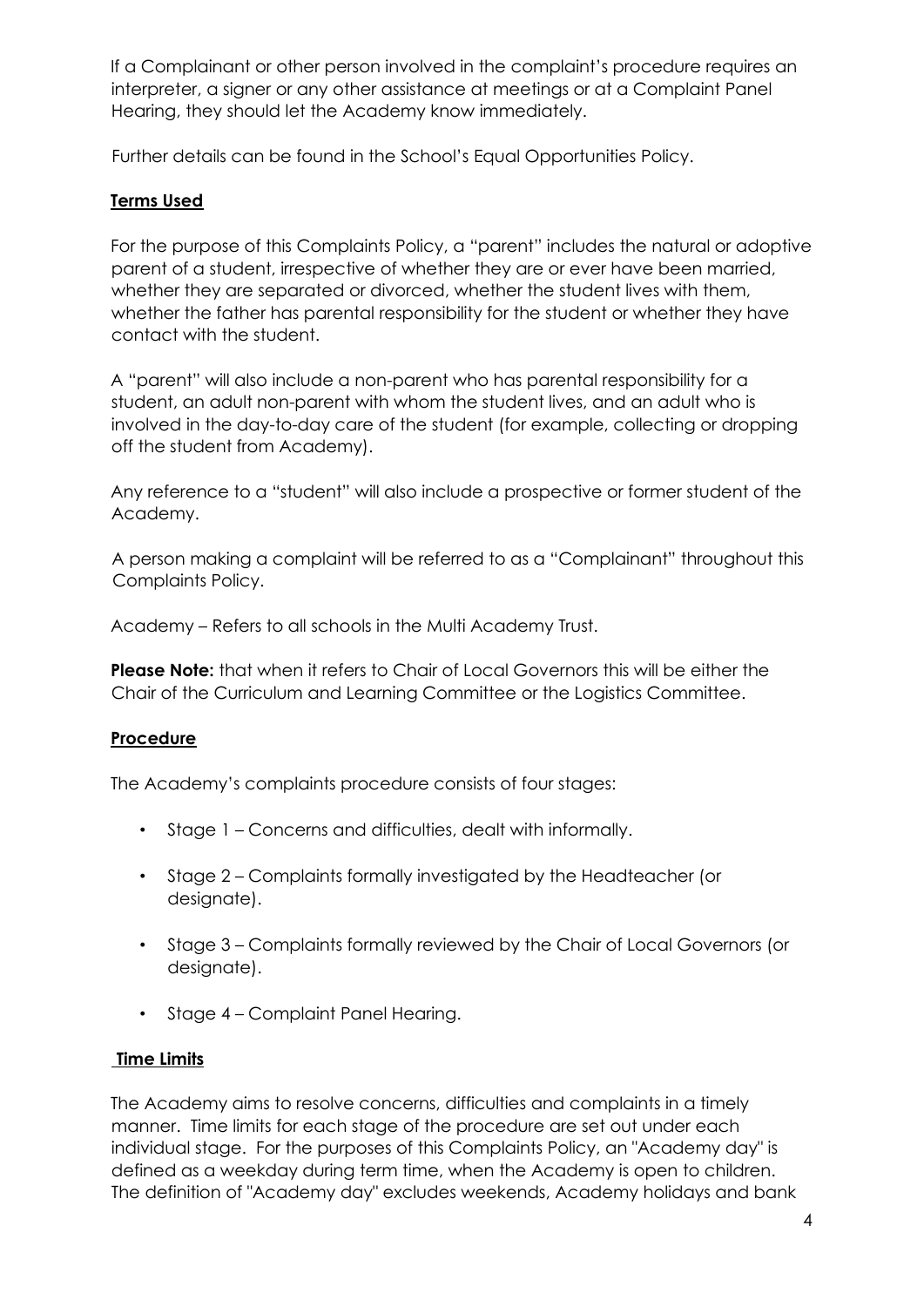holidays. For the avoidance of doubt, term dates are published on the Academy's website, and information about term dates is made available to parents and students periodically.

Although every effort will be made by the Academy to comply with the time limits specified under each stage of the procedure, it may not always be possible to do so, for example due to the complexity or number of matters raised, or due to the unavailability of the Complainant to attend a meeting, if offered.

In all cases, **where a time limit cannot be complied with, the Academy will write to the Complainant within the specified time limit, setting out the reasons why the time limit cannot be complied with, and confirming the new time limit which will apply.** 

## **Complaints against the Headteacher**

If a complaint is about the conduct of the Headteacher, the Chair of Local Governors will investigate the complaint under **Stage 2** of this Complaints Policy instead of the Headteacher. The Vice-Chair of Local Governors will review the complaint under **Stage 3** of this Complaints Policy instead of the Chair of Local Governors.

## **Complaints against the Chair of Local Governors**

If a complaint is about the conduct of the Chair of Local Governors, the Headteacher will consider the complaint under **Stage 2** of this Complaints Policy as normal, and the Vice-Chair of Local Governors will review the complaint under **Stage 3** of this Complaints Policy instead of the Chair of Local Governors.

**Please Note:** that when it refers to Chair of Local Governors this will be either the Chair of the Curriculum and Learning Committee or the Logistics Committee.

## **Late Complaints**

Where a complaint is submitted more than six months after the incident or event (or where the complaint relates to a series of incidents or events, more than six months from the date of the latest incident or event), the Academy reserves the right to refuse to investigate the complaint under this Complaints Policy **if it appears reasonable and fair to do so, having regard to the circumstances surrounding the complaint.** 

Where the Academy decides that a complaint which was submitted late will not be investigated, the Academy will write to the Complainant notifying them of the decision within **5 Academy days** of the complaint being received.

If the Complainant is unhappy with the decision not to investigate a complaint which was submitted late, the Complainant may write to the Chair of Local Governors at the Academy asking for the decision to be reviewed. The Chair of Local Governors will be provided with all documentation relating to the complaint, together with the letter from the Academy to the Complainant, and will review the decision not to investigate the complaint. The Chair of Local Governors will **not** investigate the complaint itself during this review.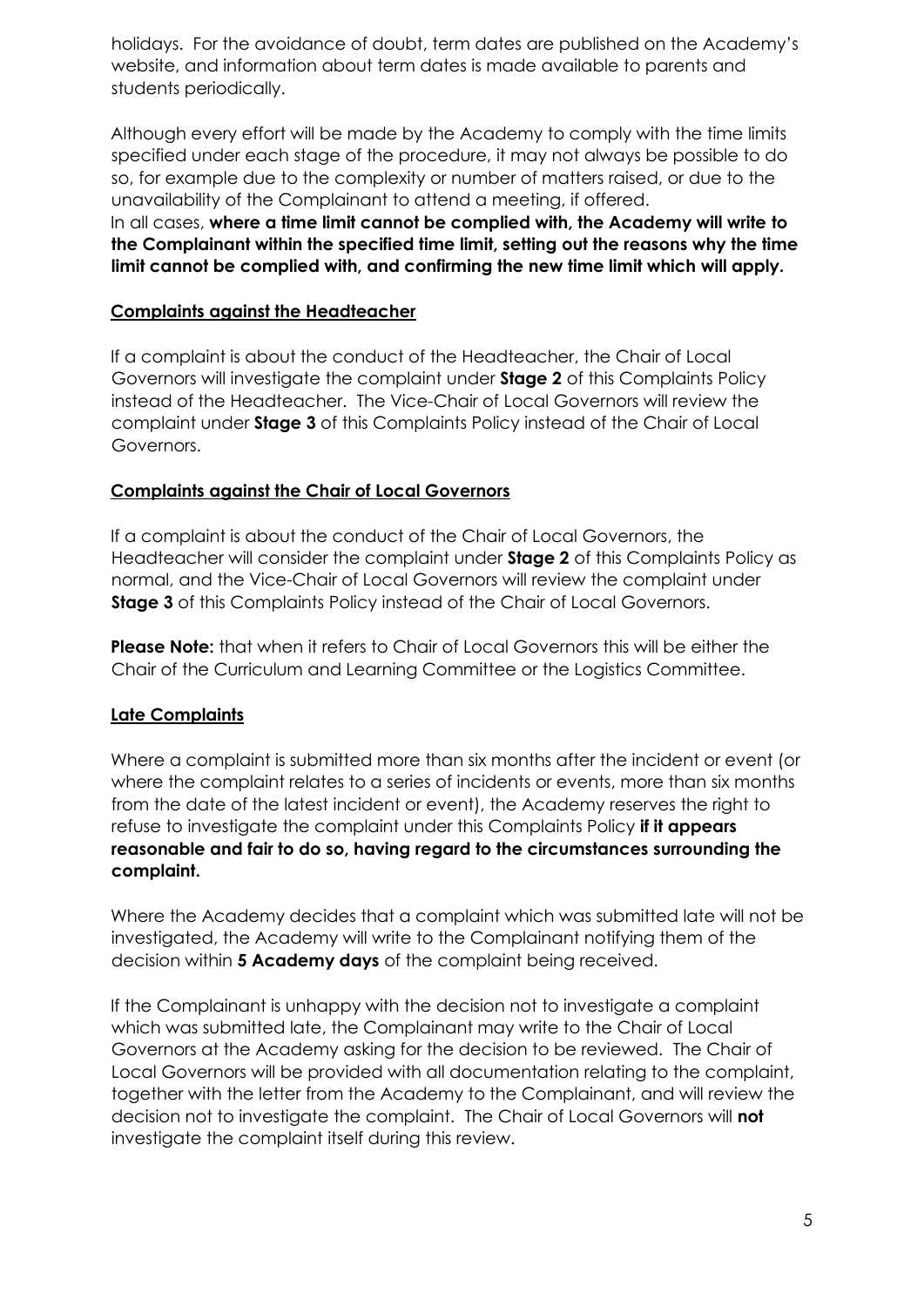The Chair of Local Governors will write to the Complainant with the outcome of the review within **10 Academy days** of the date that the letter from the Complainant seeking the review was received, and provide the Academy with a copy of the letter.

If the Chair of Local Governors quashes the decision not to investigate the complaint, it will be referred to the Academy to be dealt with under this Complaints Policy in the usual way.

If the Chair of Local Governors upholds the decision not to investigate the complaint, the Complainant may refer the concern or complaint to the Education and Skills Funding Agency using the procedure stated towards the end of this Complaints Policy.

In exceptional circumstances, the Chair of Local Governors can delegate the responsibility for the review to the Vice-Chair of Local Governors.

#### **Vexatious or Repeated Complaints**

There may be occasions when, despite a complaint being considered under all stages in this Complaints Policy, the Complainant persists in making the same complaint to the Academy. There may also be occasions when a Complainant raises unreasonable persistent complaints or raises complaints about matters which do not affect them. There may also be occasions when a complaint is made about a matter which is clearly so trivial that it would be a waste of the Academy's resources to deal with it under the formal stages of the procedure.

In all of these cases, the Academy reserves the right to regard the complaint as vexatious and/or repeated and to refuse to investigate it under the procedure in this Complaints Policy, **if it appears reasonable and fair to do so, having regard to the circumstances surrounding the complaint.**

Where the Academy decides that a complaint is vexatious and/or repeated and will not be investigated, the Academy will write to the Complainant within **5 Academy days** of the complaint being raised to notify them of the decision.

If the Complainant is unhappy with the decision not to investigate a vexatious and/or repeated complaint, they may write to the Chair of Local Governors to ask for the decision to be reviewed. The Chair of Local Governors will be provided with all documentation relating to the current complaint and any previous complaints which were relevant to the decision, together with the letter from the Academy to the Complainant, and will review the decision not to investigate the complaint. The Chair of Local Governors will **not** investigate the complaint itself during this review.

The Chair of Local Governors will write to the Complainant with the outcome of the review within **10 Academy days** of the date that the letter from the Complainant seeking the review was received.

If the Chair of Local Governors quashes the decision not to investigate the concern or complaint, it will be referred to the Academy to be dealt with under the procedure in this Complaints Policy in the usual way.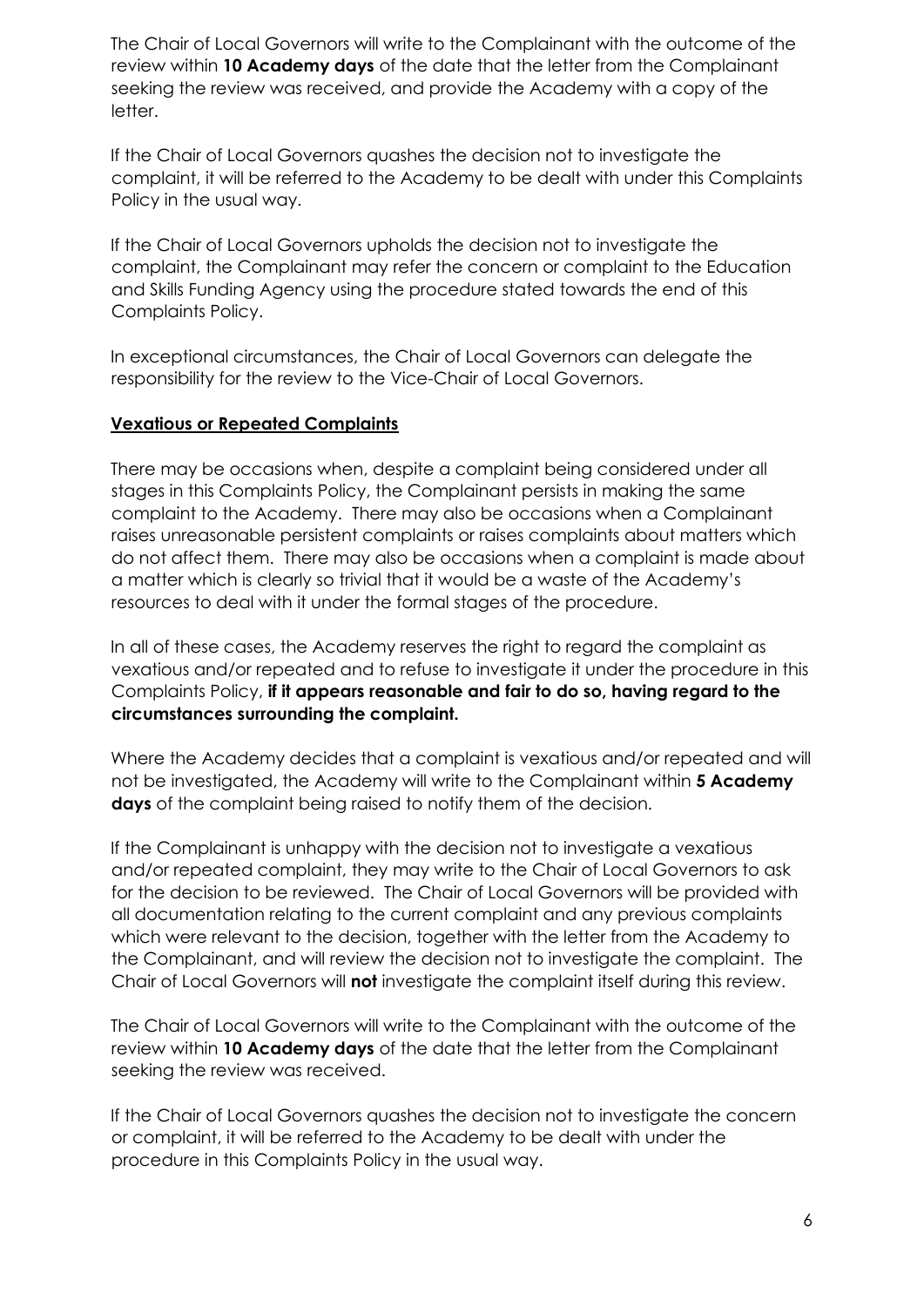If the Chair of Local Governors upholds the decision not to investigate the concern or complaint, the Complainant may refer the concern or complaint to the Education and Skills Funding Agency using the procedure stated towards the end of this Complaints Policy.

In exceptional circumstances, the Chair of Local Governors can delegate the responsibility for the review to the Vice-Chair of Local Governors.

## **Anonymous Complaints**

The Academy will not investigate anonymous complaints under the procedure in this Complaints Policy.

Anonymous complaints will be referred to the Headteacher who will decide what, if any, action should be taken.

## **Data Protection Act 2018 and Freedom of Information Act 2000**

Complaints sometimes include requests for information or documentation. Such requests will either be a "subject access request" under the Data Protection Act 2018 (where the information requested relates to an identifiable individual) or a request under the Freedom of Information Act 2000 (where the information is general and not related to an identifiable individual).

Subject access requests under the Data Protection Act 2018 must be responded to within forty calendar days, and requests under the Freedom of Information Act 2000 must be responded to within twenty working days, however the Academy will aim to provide this information as soon as practicable (where the request is valid and the Complainant is lawfully entitled to the information or documentation) in accordance with the rules of natural justice.

Further details can be found in the Trust's Data Protection Policy.

## **Resolution Principles**

It is in everyone's interest that concerns, difficulties and complaints are resolved to the satisfaction of all parties at the earliest possible stage. The way in which the concern, difficulty or complaint is dealt with after the matter is first raised by the Complainant can be crucial in determining whether the complaint will escalate. To that end, members of staff will be periodically made aware of the procedure in this Complaints Policy, so that they will know what to do when a concern or difficulty is raised with them.

At each stage of the complaint's procedure, the investigator will consider how the complaint may be resolved. In considering how a complaint may be resolved, the investigator will give due regard to the seriousness of the complaint. It **may** be appropriate in order to bring the complaint to a resolution for the investigator to offer:

- An explanation.
- An apology.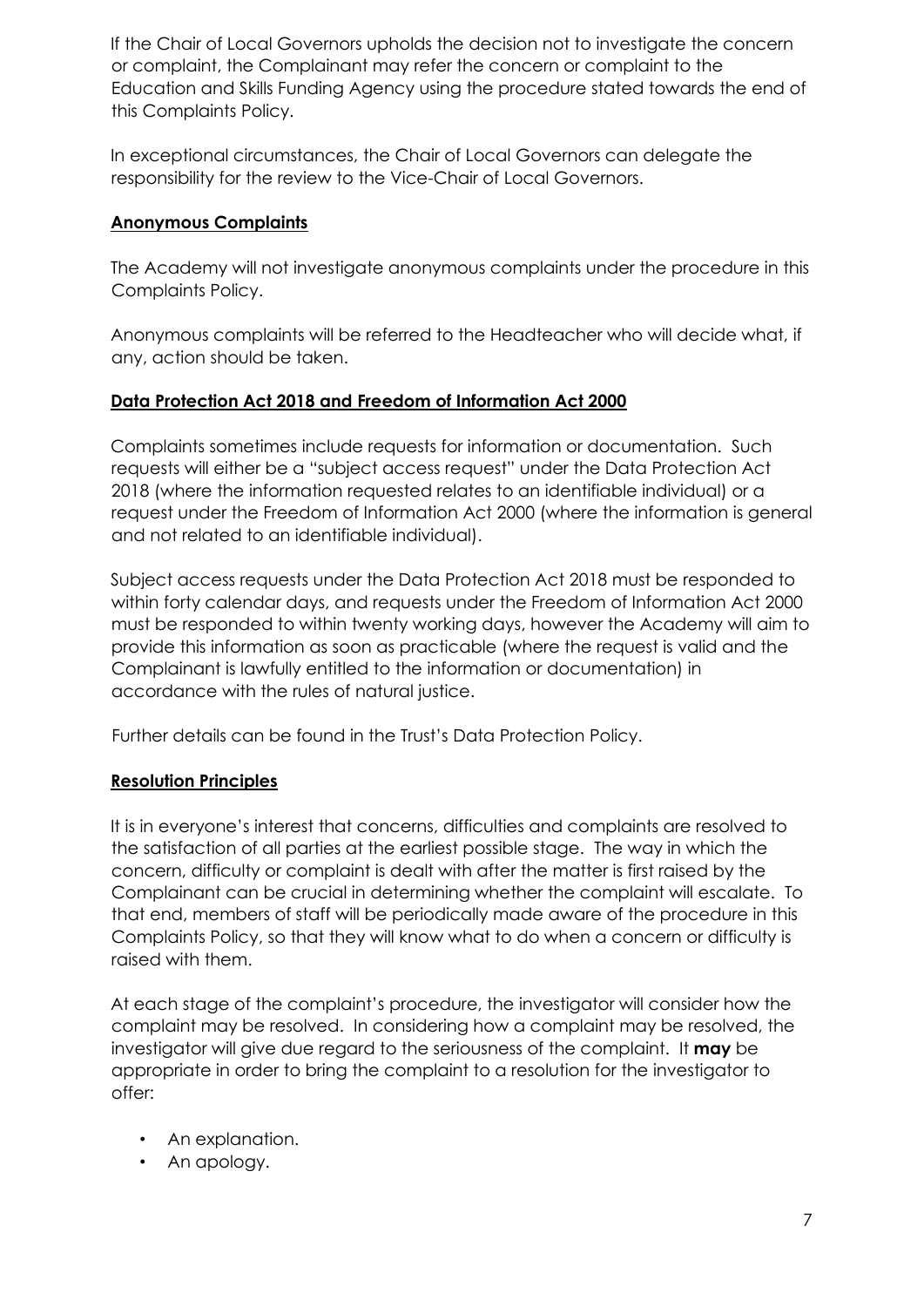- Reassurance that steps have been taken to prevent a recurrence of events which led to the complaint.
- Reassurance that the Academy will undertake a review of its policies and procedures in light of the complaint.

None of the above will constitute an admission of negligence or an acceptance of liability on behalf of the Academy.

# **Outcome Principles**

Examples of outcomes include:

- There was insufficient evidence to reach a conclusion, so the complaint cannot be upheld.
- The investigation did not substantiate the matters raised, so the complaint cannot be upheld.
- The complaint was substantiated in part or full. A description should be given of the remedial action being taken by the Academy as a consequence of the complaint. **Details of any disciplinary action or sanctions to be taken against a member of staff are strictly confidential and cannot be disclosed.**
- The matter has been fully investigated and, as a consequence, further confidential procedures are being pursued**. Details of any disciplinary action or sanctions to be taken against a member of staff are strictly confidential and cannot be disclosed.**

# **Retention of Records**

A full written record will be maintained centrally at the Academy of all concerns, difficulties and complaints, whether they are resolved informally under Stage 1, or dealt with formally under Stages 2 to 4.

Records of concerns, difficulties or complaints will be destroyed when the student to which they relate reaches the age of twenty four years or, in the case of a student with a statement of special educational needs, until the student reaches the age of thirty years.

# **Confidentiality**

All correspondence, statements and records relating to individual complaints will be kept confidential except where access is requested by the Secretary of State, an Academy inspector, or under another legal authority.

# **Publication**

This Complaints Policy has been ratified by the Board of Trustee's and will be reviewed annually. It will be published on the Trust's and School's website and provided to parents and students on request by the Academy's office.

A copy of this Complaints Policy will be provided to a Complainant when a concern, difficulty or complaint is first raised.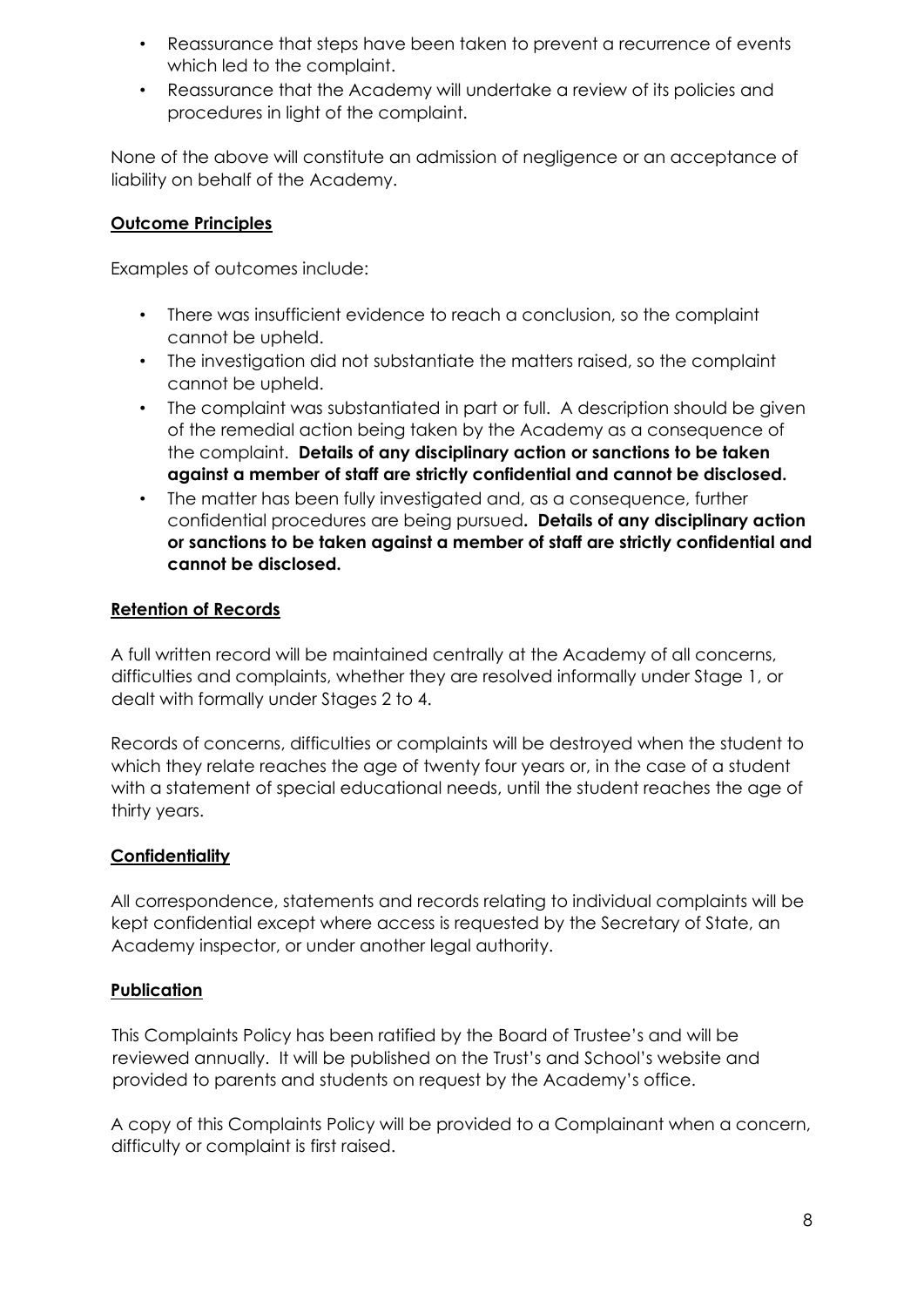## **Stage 1: Concerns and Difficulties**

## **1. Concerns:**

The Academy expects that most concerns and difficulties, where a parent or student seeks intervention, reconsideration or some other action to be taken, can be resolved informally. Examples might include dissatisfaction about some aspect of teaching or pastoral care, allocation of privileges or responsibilities, a timetable clash, an issue with the Academy's systems or equipment, or a billing error.

## **2. Notification:**

The concern or difficulty should be raised as follows:

- **Education issues** if the matter relates to the classroom, the curriculum or special educational needs, the Complainant should speak to the Middle Leader, Phase Leader, Assistant Headteacher or Deputy Headteacher, as appropriate.
- **Pastoral care** for concerns relating to matters outside the classroom, the Complainant should speak to the Middle Leader, Phase Leader, Assistant Headteacher, or Deputy Headteacher as appropriate.
- **Disciplinary matters** a problem over any disciplinary action taken or a sanction imposed should be raised with the member of staff who imposed it in the first instance. If not resolved, the Complainant should speak to the relevant Middle Leader, Phase Leader, Assistant Headteacher, or Deputy Headteacher.
- **Financial and administrative matters** a query relating to fees, extras or other administrative matters should be raised by the Complainant with the Finance Office or the Bursar.
- **An issue with a specific member of staff** often, the best way to resolve an issue with a specific member of staff is to raise it with that member of staff directly, so that they are given the opportunity to address and resolve the concern or difficulty before it becomes a formal complaint. If the Complainant feels uncomfortable doing this, however, the issue should be raised with the Assistant Headteacher or Deputy Headteacher.

Should a concern or difficulty be raised with a member of staff who feels that they are not the best person to be dealing with it, they will refer it to the Middle Leader, Phase Leader, Assistant Headteacher, Deputy Headteacher or other designated member of staff as appropriate.

If a concern or difficulty is raised with a member of staff who feels that it raises serious issues which should be dealt with as a formal complaint immediately, the member of staff will tell the Complainant that they should put their complaint in writing to the Headteacher under Stage 2 of this Complaints Policy. If the Complainant would prefer to complete a form instead of writing a letter, the Complainant can complete the Complaint Form contained in Appendix 1 of this Complaints Policy to submit their complaint formally.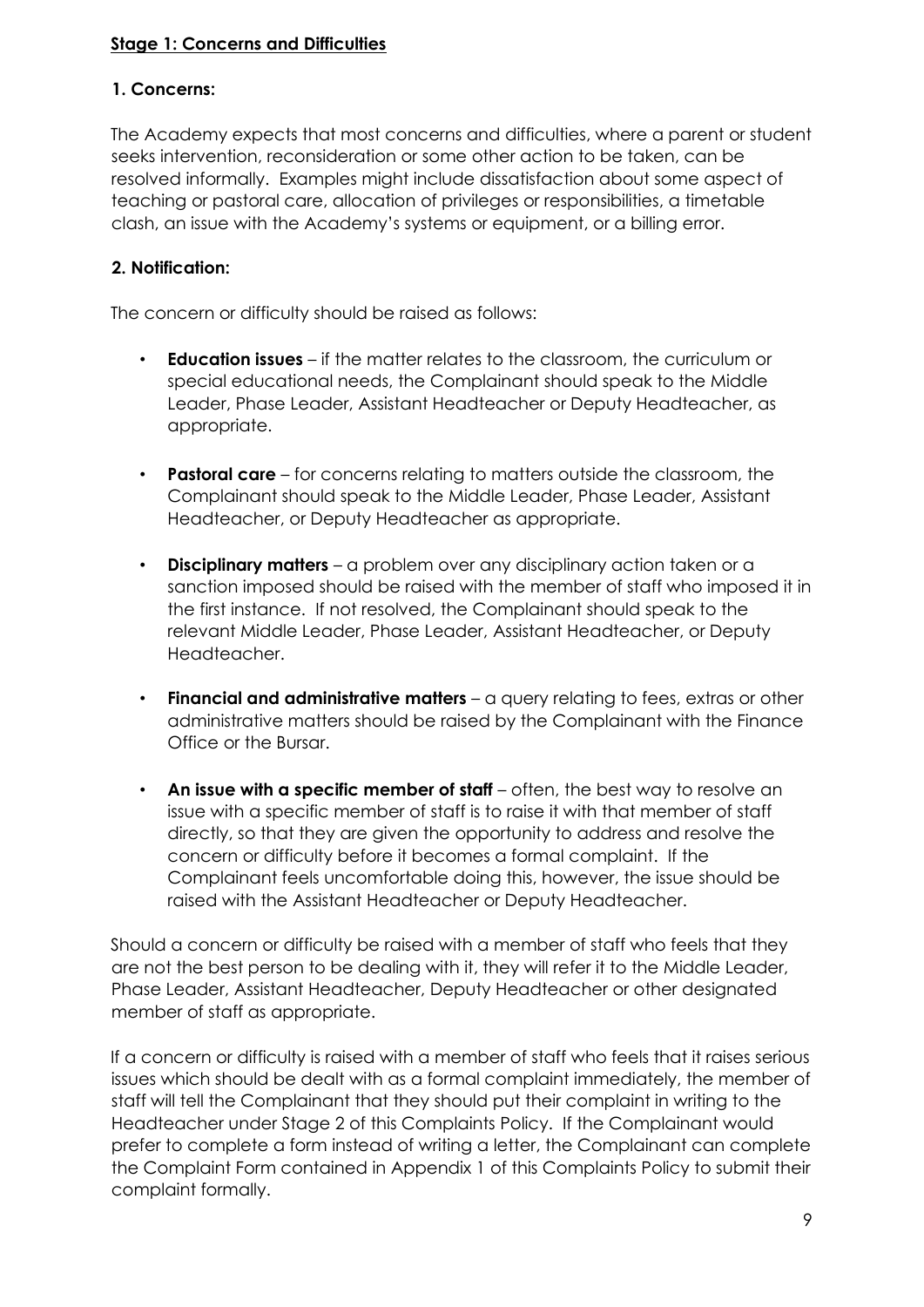## **3. Unresolved Concerns and Difficulties**

The Academy will aim to resolve a concern or difficulty within **fifteen Academy days** of the date that it was raised. Where a concern or difficulty has not been resolved by informal means within this time limit from the date that it was raised, the complainant can submit the matters raised as a formal complaint under Stage 2 of this Complaints Policy.

# **4. Record of Concerns and Difficulties**

The member of staff dealing with a concern or difficulty will make a written record of the issues raised, the action taken and, if applicable, the resolution reached, which will be retained in a central record. Further information in relation to the retention of records can be found earlier on in this Complaints Policy.

## **Stage 2: Formal Complaint to the Headteacher**

## **1. Notification**

A concern or difficulty raised under Stage 1 of this Complaints Policy which remains unresolved after **fifteen Academy days**, or a serious matter which requires formal investigation from the outset, should be set out in writing and sent to the Headteacher at the Academy. Should a formal written complaint be received by another member of the Academy's staff, they will immediately be passed on to the Headteacher.

The Complainant should clearly set out the matters in dispute, the relevant dates, the full names of the persons involved and what the Complainant believes the Academy should do to resolve the complaint. Any documentation relied upon by the Complainant should be attached to the formal complaint.

# **2. Acknowledgement**

The formal complaint will be acknowledged in writing within **five Academy days** of receipt. The acknowledgement letter will confirm the date that the formal complaint was received, the action to be taken and the specified time limit.

# **3. Investigation**

The Headteacher will be provided with the records of the Stage 1 informal procedure (if applicable) within **five Academy days** of receipt of the formal complaint and will then proceed to investigate the complaint.

This will involve obtaining and considering all documentation held by the Academy which is relevant to the complaint. If further information is required from the Complainant, this may be requested from them over the telephone or in writing.

The Headteacher will speak to the persons who were involved in the matters raised by the Complainant.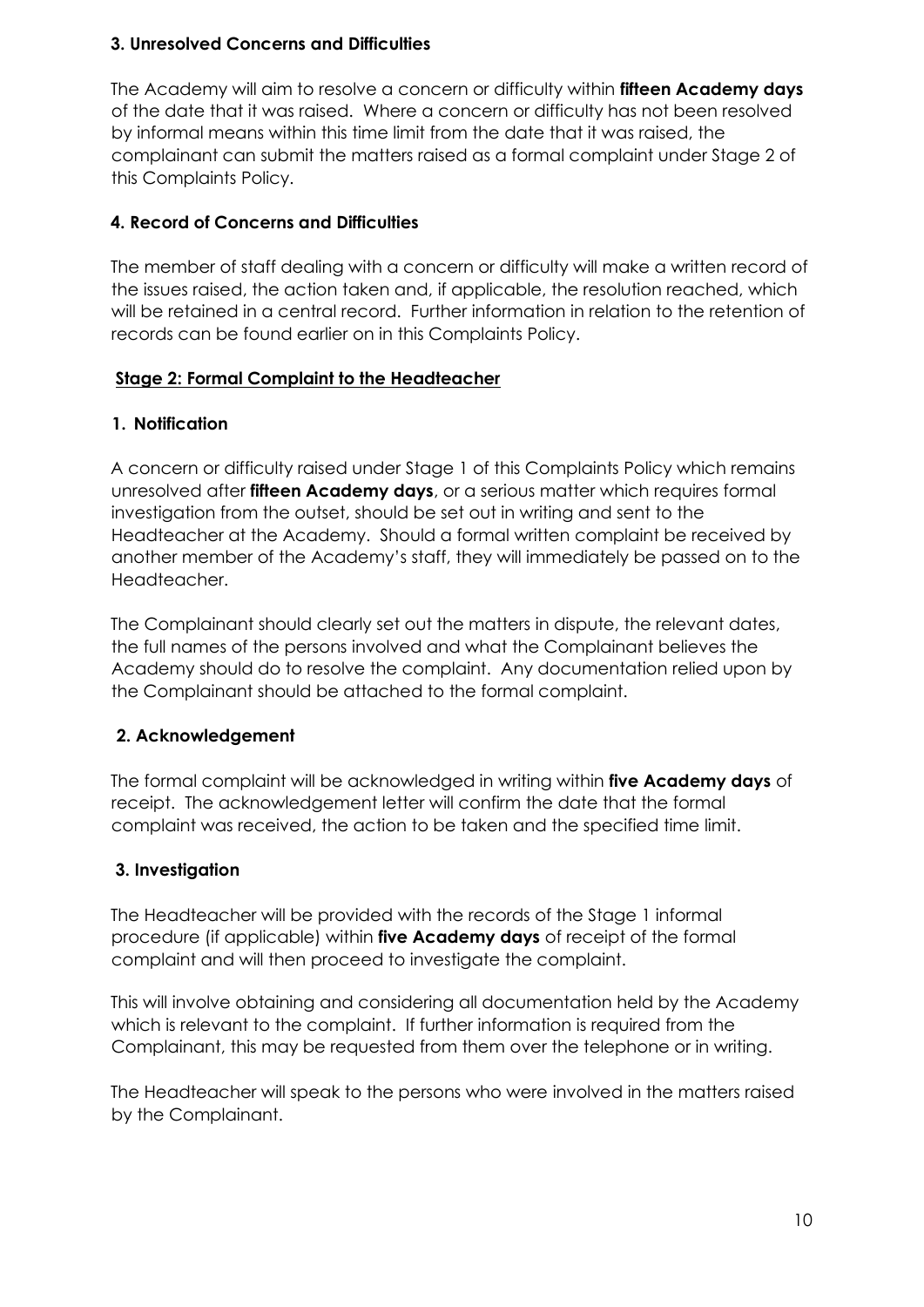Students will only be spoken to with an independent member of staff present to support them. Where there is an issue about the conduct of a member of staff, that member of staff will be offered the option of having another member of staff present. Other members of staff will be spoken to alone. A written record of the conversation will be made, and the student or member of staff spoken to will be asked to read, sign and date the written record to confirm that it is accurate. In the case of students, the accompanying independent member of staff will also be asked to sign and date the record of the conversation.

If the Headteacher deems it to be appropriate in relation to the matters raised, the Complainant will be offered a meeting to discuss the issues raised. This may take place at the beginning of the investigation to clarify any matters which are unclear, or after the investigation has taken place with the aim of reaching an amicable resolution.

# **4. Outcome**

The Headteacher will write to the Complainant confirming the outcome of the investigation within **twenty Academy days** from the date that the complaint was received. The letter will set out the individual matters raised by the Complainant, the findings made by the Headteacher during the course of the investigation, and the conclusion reached.

The letter will inform the Complainant that, if they are unsatisfied with the outcome of the Stage 2 investigation, they should write to the Clerk to the Local Governors within **five Academy days** of receipt of the letter asking for their complaint and the Stage 2 investigation to be reviewed by the Chair of Local Governors under Stage 3 of this Complaints Policy.

Where the complaint was received during an Academy holiday or within twenty days from the end of a term or half term, the Headteacher will endeavour to expedite the investigation wherever possible.

# **5. Delegation**

In appropriate cases, the Headteacher may delegate the complaint to a member of the Senior Leadership Team to deal with in accordance with the procedure outlined above.

# **Stage 3: Review by the Chair of Local Governors**

# **1. Notification**

If the Complainant is unsatisfied with the outcome of the complaint under Stage 2 of this Complaints Policy, the Complainant may write to the Clerk to the Local Governors asking for the complaint to be reviewed by the Chair of Local Governors, within **five Academy days** of receiving the letter confirming the outcome following Stage 2.

The Complainant should not repeat the matters raised in their original letter or attach documentation already provided but should clearly set out how and why the Complainant does not accept the findings made under Stage 2.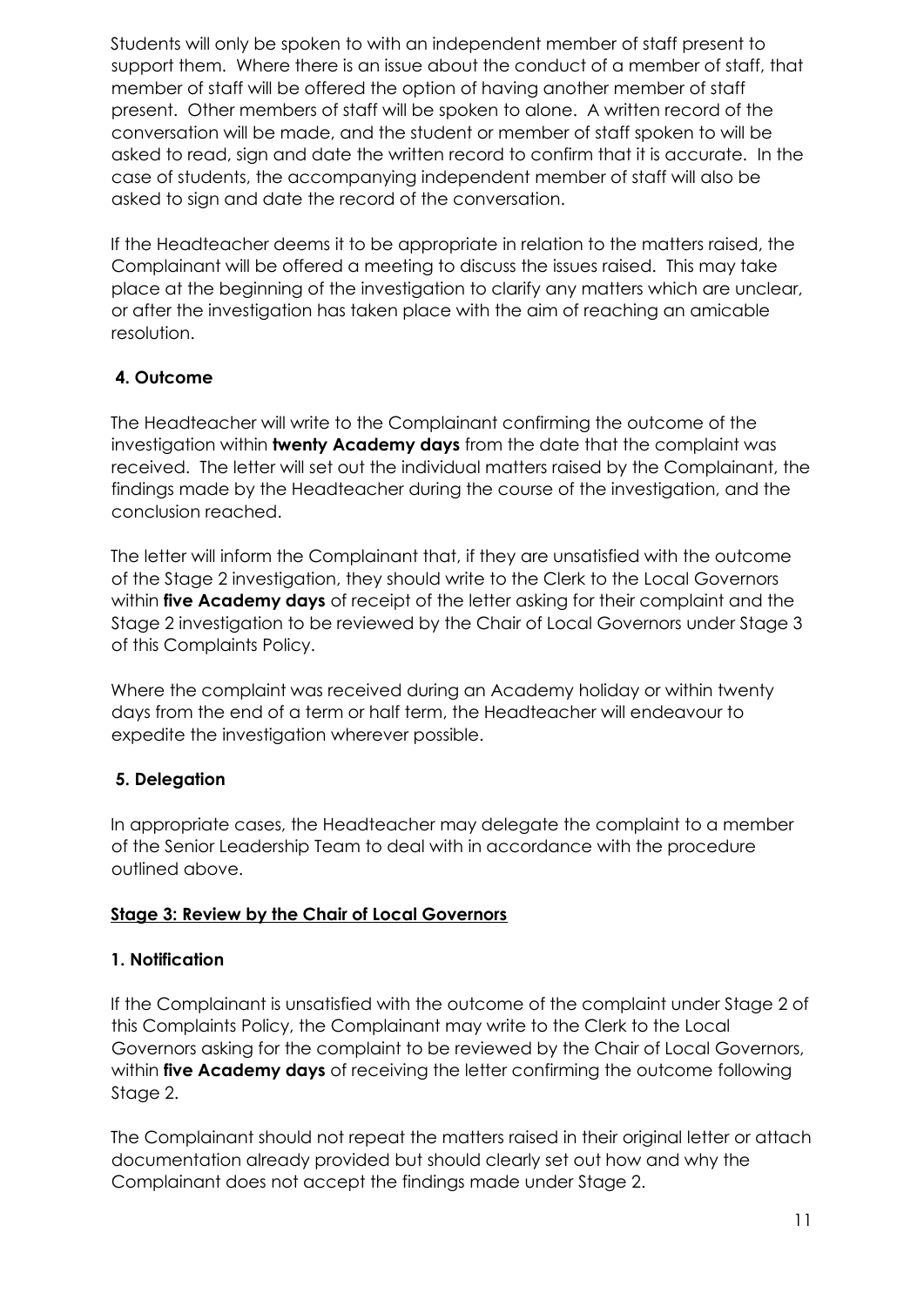## **2. Acknowledgement**

The Complainant's letter will be acknowledged within **five Academy days** of receipt. The acknowledgement letter will confirm the date that the formal complaint was received, the action to be taken and the specified time limit.

## **3. Review**

The Chair of Local Governors will be provided with all documentation relating to the complaint **within five Academy days** of receipt of the letter requesting a review under Stage 3, including the record of the Stage 1 informal procedure (if applicable), the original letter of complaint or Complaint Form, any documentation provided by the Complainant with their complaint, all investigation records under Stage 2, and the letter of outcome under Stage 2.

The Chair of Local Governors will review all of the documentation received and consider the matters raised in the complaint and the investigation carried out under Stage 2. The Chair of Local Governors will only speak to the persons involved in the matters raised to clarify matters which were not confirmed during the Stage 2 investigation, if believed necessary. Where the Chair of Local Governors does speak to a student or a member of staff whose conduct is in issue, they will be accompanied as outlined under Stage 2.

If the Chair of Local Governors deems it to be appropriate in relation to the matters raised, the Complainant will be offered a meeting to discuss the issues raised. If a meeting is deemed appropriate, it will usually take place after the review has been completed with the aim of reaching a mutually acceptable resolution.

# **4. Outcome**

The Chair of Local Governors will write to the Complainant confirming the outcome of the review within **twenty Academy days** from the date that the request for a review was received. The letter will set out whether the Chair of Local Governors agrees with the findings and conclusion under Stage 2, and give reasons, as well as responding to any criticisms of the Stage 2 investigation.

The letter will inform the Complainant that, if they are unsatisfied with the outcome of the Stage 3 review, they should write to the Clerk to the Local Governors within **five Academy days** of receipt of the letter requesting a Complaint Panel Hearing under Stage 4 of this Complaints Policy.

Where the request for a review was received during an Academy holiday or within twenty days from the end of a term or half term, the Chair of Local Governors will endeavour to expedite the review wherever possible.

## **5. Delegation**

In appropriate cases, the Chair of Local Governors may delegate the review to the Vice-Chair of Local Governors to deal with in accordance with the procedure outlined above.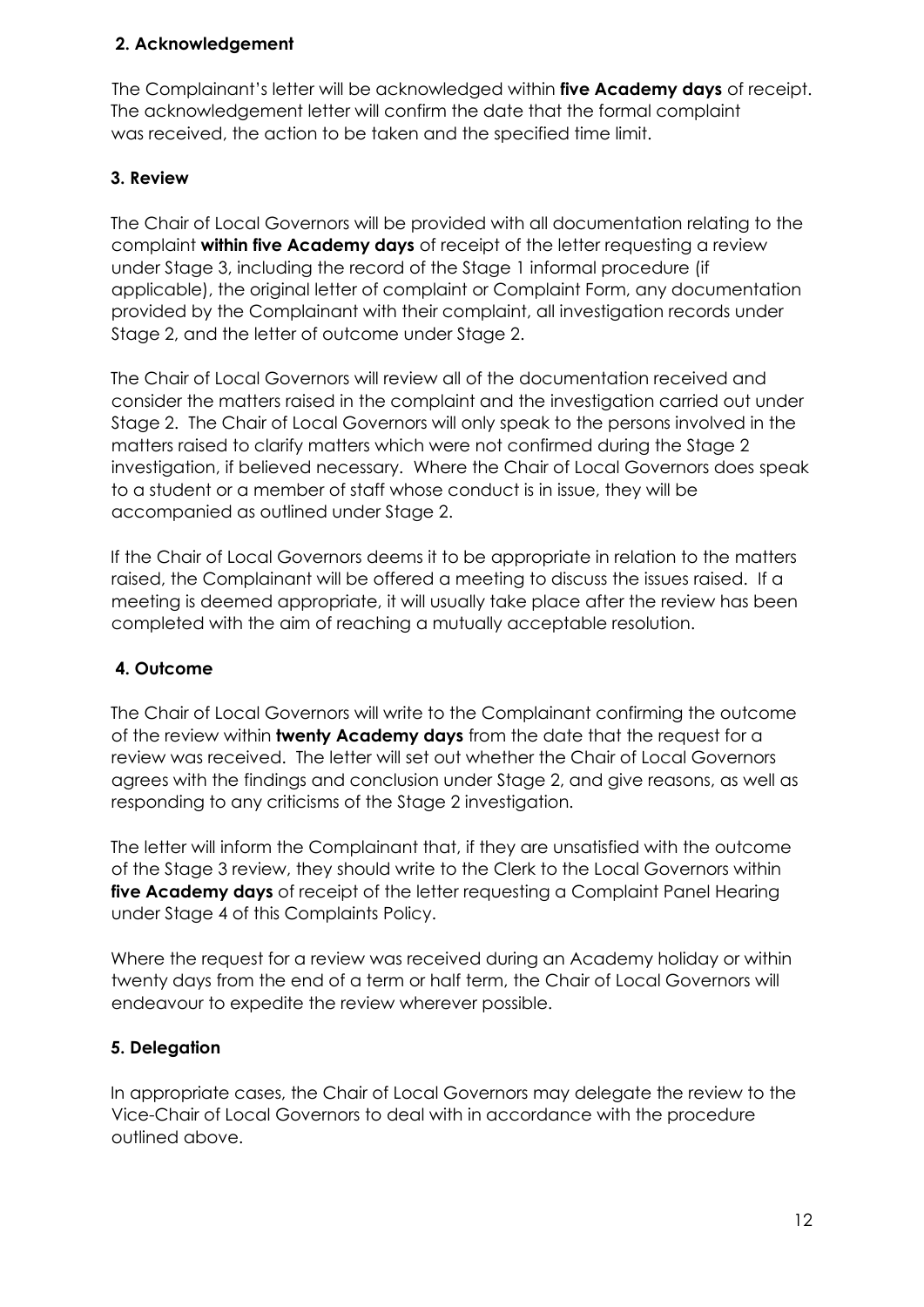## **Stage 4: Complaint Panel Hearing**

## **1. Notification**

If the Complainant is unsatisfied with the outcome of the review under Stage 3 of this Complaints Policy, the Complainant may write to the Clerk to the Local Governors requesting a Complaint Panel Hearing. The Complainant should write to the Clerk to the Local Governors within **five Academy days** of receiving the letter confirming the outcome following Stage 3.

The Complainant should not repeat the matters raised in their original letter or attach documentation already provided but should clearly set out how and why the Complainant does not accept the findings made under Stages 2 and 3.

## **2. The Complaint Panel**

The Complaint Panel will consist of three persons appointed by or on behalf of the Trust by the Clerk to the Local Governors. None of the three Complaint Panel members will have been involved in the matters which gave rise to the complaint, have been involved in dealing with the complaint previously or have any detailed prior knowledge of the complaint. Two of the Complaint Panel members may (but do not have to) be Governors. The third Complaint Panel member will be independent of the management and running of the Academy, i.e. they will not be a member of staff or a Governor, and will not be linked to the Academy in another way, for example as a parent of a student at the Academy. The independent Complaint Panel member will be the Chair of the Complaint Panel.

The Department for Education has issued guidance in relation to the appointment of the independent Complaint Panel member as follows:

*Whilst we do not wish to be prescriptive about who Academies should appoint as an Independent person, our general view is that people who have held a position of responsibility and who are used to analysing evidence and putting forward balanced arguments would be suitable. Examples of persons likely to be suitable are serving or retired business people, civil servants, heads or senior members of staff at other Academies, people with a legal background and retired members of the police force. Academies will of course have their own views.* 

# **3. Attendance**

The Complainant may attend the Complaint Panel Hearing and may be accompanied by another person.

For the avoidance of doubt, the Complainant's supporter will be present for moral support only and will not play any part in the proceedings, unless invited to do so by the Chair of the Complaint Panel, entirely at his or her discretion and for a good reason. The Complaint Panel Hearing is **not** a legal hearing and it is not appropriate for either the Complainant or the Academy to be legally represented.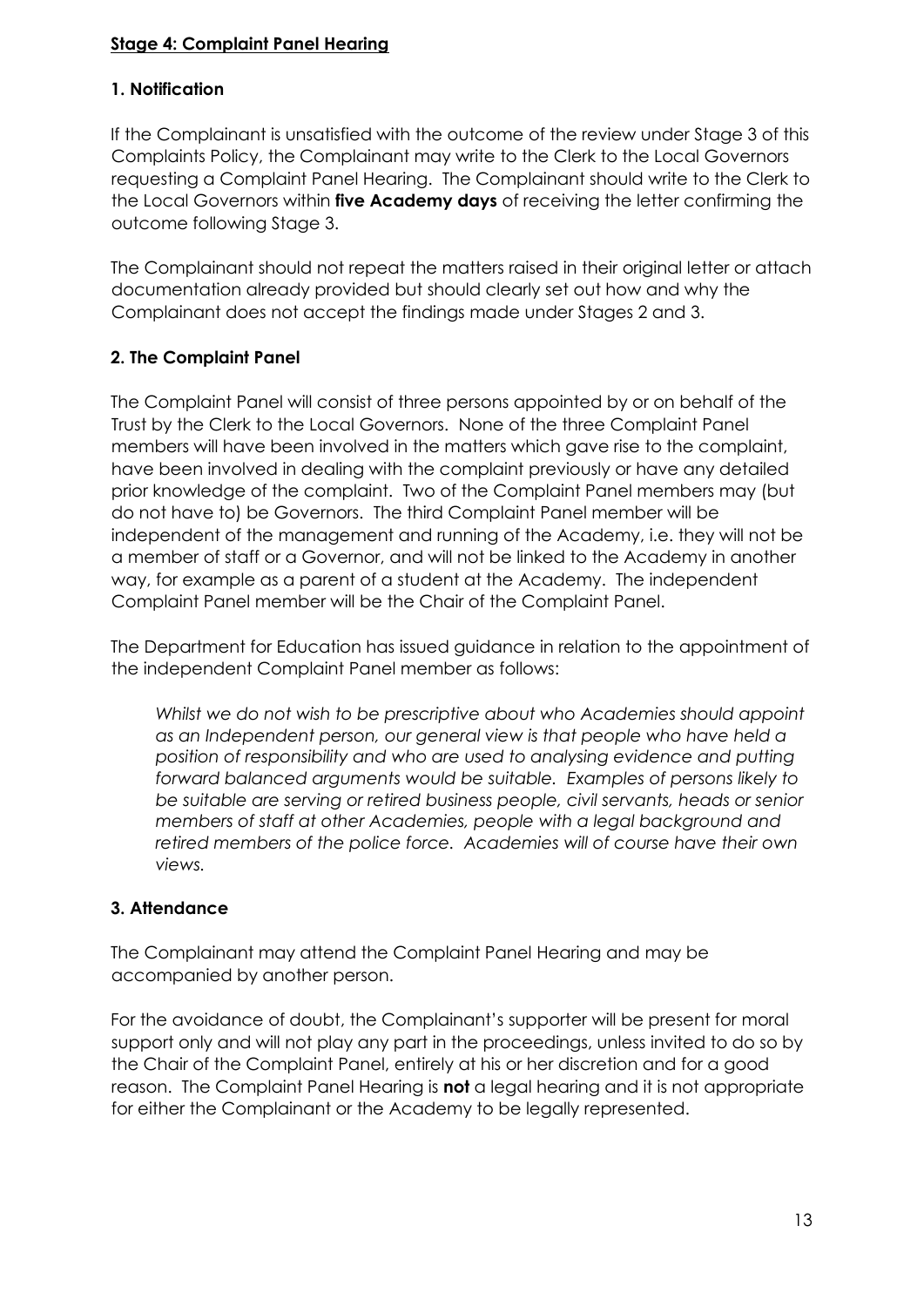The Academy will be represented at the Complaint Panel Hearing by the person who dealt with the complaint under Stage 3, which will usually be the Chair of Local Governors. This person will be referred to as the "Academy's Representative" for the purposes of Stage 4.

The Complaint Panel Hearing will be minuted by the Clerk to the Complaint Panel, who will usually be the Clerk to the Local Governors.

# **4. Convening the Complaint Panel Hearing**

After selecting the Complaint Panel members, the Clerk to the Local Governors will write to the Complainant within **five Academy days** acknowledging receipt of their request and informing them of the names of the Complaint Panel members. If the Complainant objects to any of the named persons being appointed to the Complaint Panel, they should notify the Clerk to the Local Governors within **three Academy days** of receipt of the letter. Fair consideration will be given to any bona fide objection to a particular member of the Complaint Panel.

The Clerk to the Local Governors will liaise with the Complaint Panel, the Complainant and the Academy's Representative to agree a mutually convenient date for the Complaint Panel Hearing, which will usually take place within **twenty Academy days** of receipt of the Complainant's request, unless there are exceptional circumstances.

The Clerk to the Local Governors will write to the Complainant confirming the date of the Complaint Panel Hearing within **five Academy days** of the date that the acknowledgement letter was sent (or the date that the new Complaint Panel member was selected, if an objection was received and upheld). If the Complaint Panel Hearing will not take place within **twenty Academy days** of receipt of the Complainant's request, the letter will set out the exceptional circumstances involved.

# **5. Documentation**

The Clerk to the Local Governors will forward a copy of all paperwork relating to the complaint (consisting of the record of the Stage 1 informal procedure (if applicable), the original letter of complaint or Complaint Form, any documentation provided by the Complainant with their complaint, all investigation records under Stage 2 with the letter of outcome, all review records under Stage 3 with the letter of outcome, and the Complainant's letter requesting a Complaint Panel Hearing and accompanying documents) to the Complainant, the Academy's Representative and the three Complaint Panel members.

The names of individuals other than the Complainant, the Complainant's family, members of the Academy's staff and governors, will be redacted and replaced with a letter relevant to that particular individual (for example "Jane Brown" will be replaced with "A" throughout, "John Jones" will be replaced with B throughout) unless they have provided their written consent for their name to be disclosed.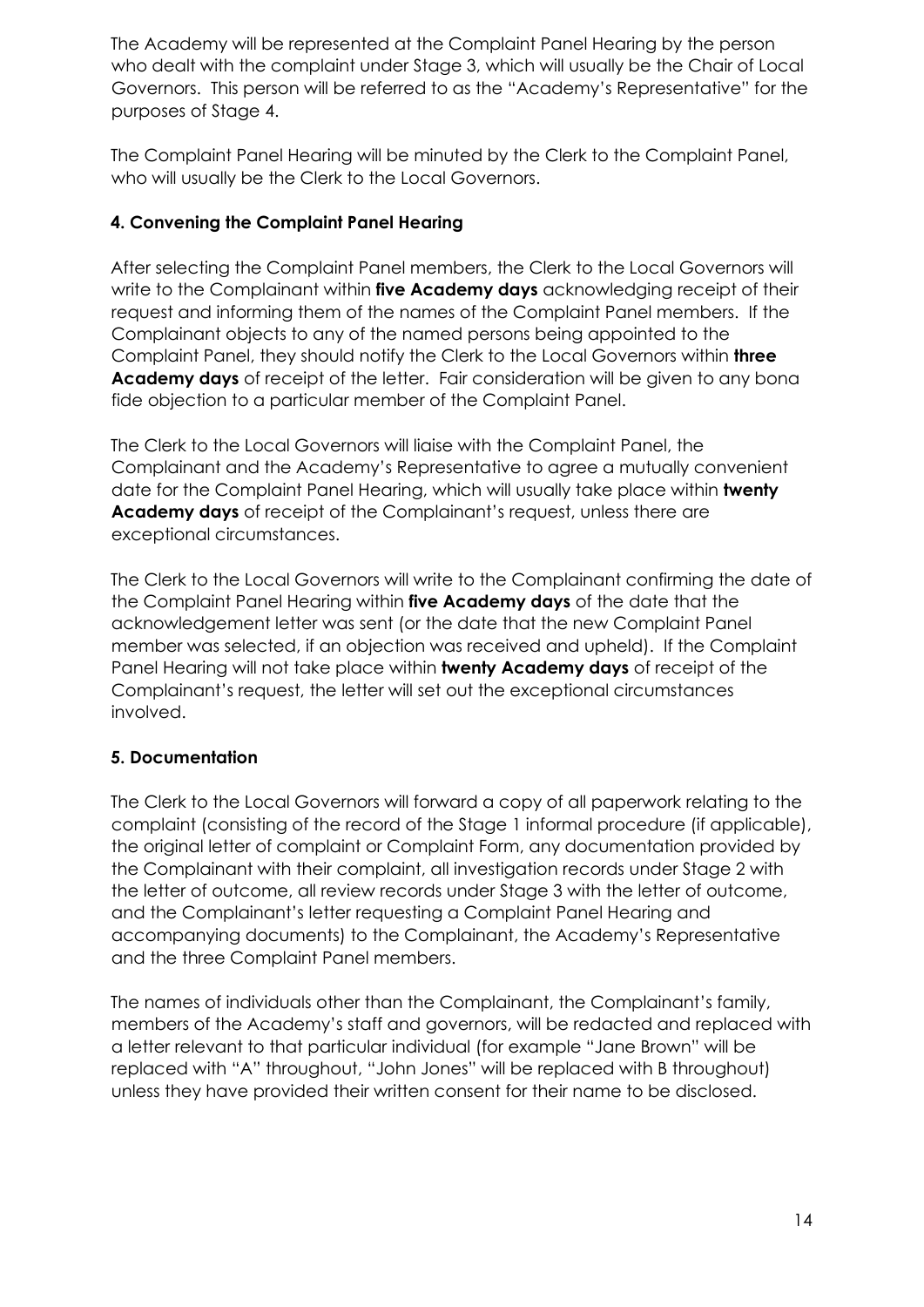If the Complainant wishes the Complaint Panel to consider any additional information, they should forward this documentation to the Clerk to the Local Governors to arrive at least **five Academy days** before the Complaint Panel Hearing, to enable the Clerk to the Local Governors to forward it to the Academy's Representative and the Complaint Panel members.

## **6. Witnesses**

The Chair of the Complaint Panel will decide, at his or her absolute discretion, which witnesses will be permitted to attend the Complaint Panel Hearing to give a verbal statement rather than relying on a written statement or record of meeting which have been signed by the witness.

If the Complainant wishes to rely on the account of a witness, they should ask the witness to write down, sign and date their account and forward it to the Clerk to the Local Governors **at least five Academy days** before the Complaint Panel Hearing, to enable the Clerk to the Local Governors to forward it to the Academy's Representative and the Complaint Panel members.

Witnesses under the age of eighteen other than the Complainant's own family will only be allowed to attend the Complaint Panel Hearing at the discretion of the Chair of the Complaint Panel, and then only if they are accompanied by one of their parents or carers. Any written accounts provided by the Complainant relating to witnesses under the age of eighteen must be signed and dated by the witness **and** one of the witness' parents or carers.

Members of staff of the Academy involved in the matters which gave rise to the complaint will usually have provided a signed written account or have signed a note of a meeting during the previous stages, which will be forwarded to all parties with the other complaint documentation in the usual way. Members of staff will not usually be required to attend the Complaint Panel Hearing to give a verbal statement unless their conduct is in issue or their account is contentious and the rules of natural justice dictate that the Complainant should be allowed to ask that member of staff questions.

# **7. Procedure at the Complaint Panel Hearing**

The Complaint Panel Hearing will be conducted as follows:

- The Clerk to the Complaint Panel will greet the Complainant, the Complainant's supporter and the Academy's Representative and welcome them into the room where the Complaint Panel has convened (any witnesses will remain outside of the room until they are called in to give their account).
- The Complainant will be invited by the Complaint Panel to give an account of their complaint.
- The Academy's Representative will be invited to ask the Complainant questions, if any.
- The Complaint Panel will ask the Complainant questions, if any.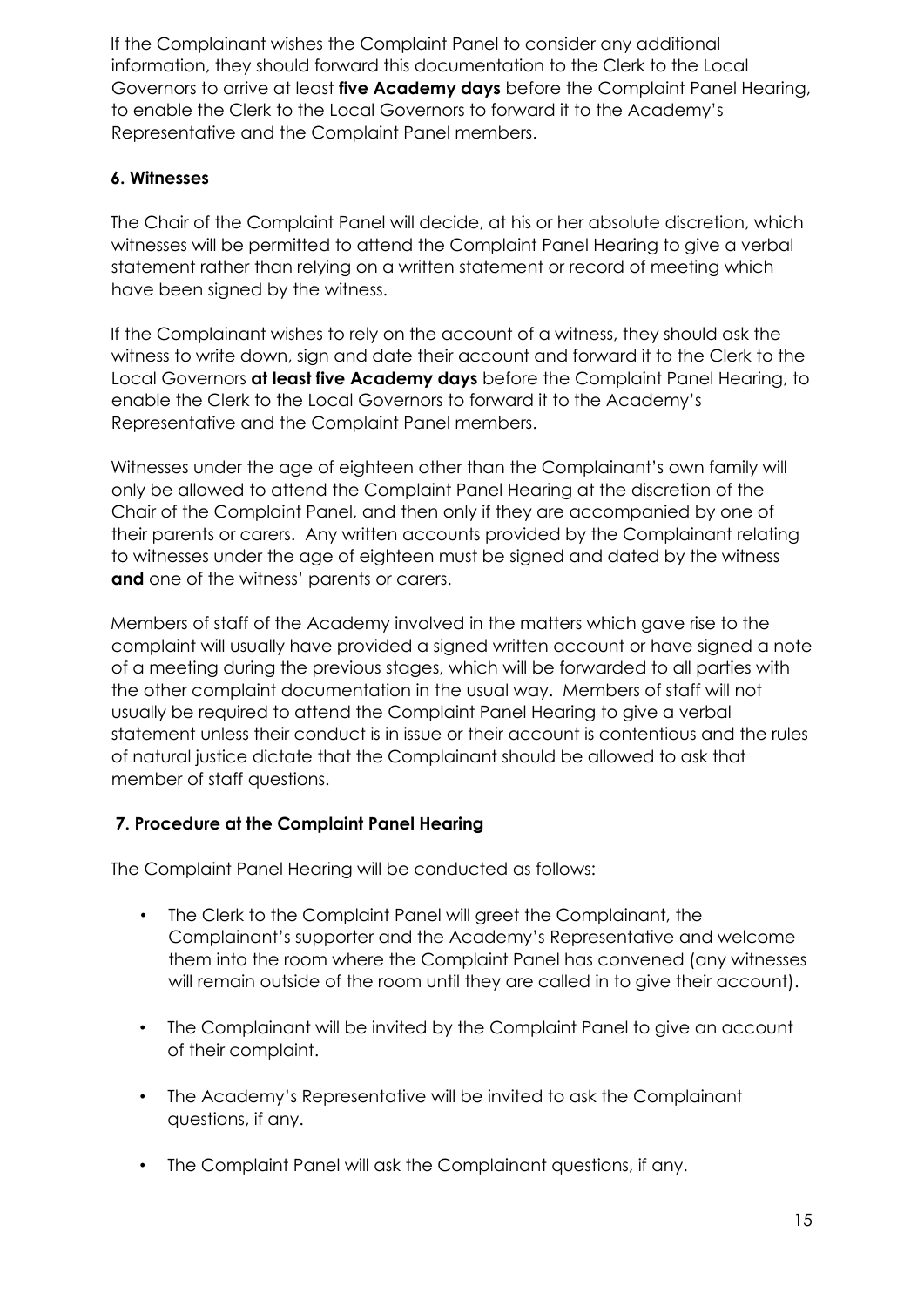- At the discretion of the Chair of the Complaint Panel, the Complainant's first witness will be invited into the room to give an account of what they saw or know.
- The Academy's Representative will be invited to ask the Complainant's witness questions, if any.
- The Complaint Panel will ask the Complainant's witness questions, if any.
- The Complainant's witness will be asked to leave the room.
- If the Complainant has any further relevant witnesses, at the discretion of the Chair of the Complaint Panel, they will be invited into the room individually to provide their accounts and be questioned as outlined above.
- The Academy's Representative will be invited by the Complaint Panel to respond to the complaint and make representations on behalf of the Academy.
- The Complainant will be invited to ask the Academy's Representative questions, if any.
- The Complaint Panel will ask the Academy's Representative questions, if any.
- At the discretion of the Chair of the Complaint Panel, the Academy's relevant first witness will be invited into the room to give an account or what they saw or know.
- The Complainant will be invited to ask the Academy's witness questions, if any.
- The Complaint Panel will ask the Academy's witness questions, if any.
- The Academy's witness will be asked to leave the room.
- If the Academy has any further relevant witnesses, at the discretion of the Chair of the Complaint Panel, they will be invited into the room individually to provide their accounts and be questioned, as outlined above.
- The Complainant will be invited by the Complaint Panel to summarise their complaint.
- The Academy's Representative will be invited by the Complaint Panel to summarise their response to the complaint and the Academy's stance.
- The Complaint Panel Hearing will conclude, and the Complainant and the Academy's Representative will be asked to leave.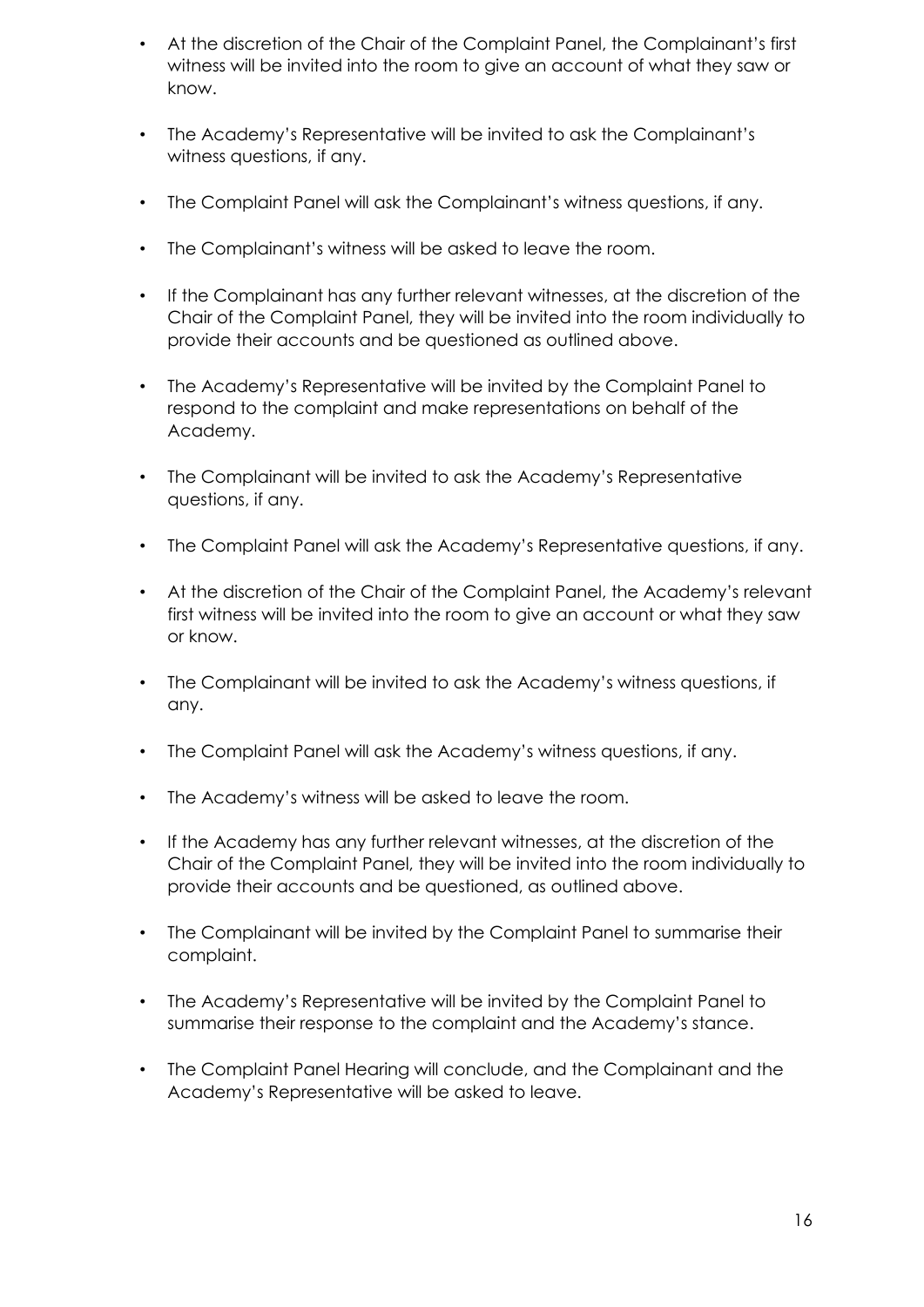## **8. The Complaint Panel's Decision**

The Complaint Panel will convene in private, either immediately after the Complaint Panel Hearing or on a subsequent date, and will consider all of the documentation and everything that they have heard at the Complainant Panel Hearing and make:

# • **Findings of Fact**

The Complaint Panel will decide which facts are established to be true, on a balance of probabilities (i.e. more likely than not). If a fact is not deemed relevant, the Complaint Panel will not consider it further. The Complaint Panel will make a written record of the facts that have been established, those which have not been established and those which are not relevant, with their reasons for making these findings.

# • **Recommendations**

The Complaint Panel will consider the facts which they have established and will make recommendations based upon them. These recommendations may be aimed at achieving reconciliation between the parties (for example, a written apology), improving procedures or preventing a recurrence in the future. The Complaint Panel will keep a written record of their recommendations, with reasons.

# **9. Notification of the Complaint Panel's Decision**

The Clerk to the Local Governors will write within **10 Academy days** of the Complaint Panel Hearing to the:

- Complainant.
- the Academy's Representative.
- Any person complained about.

The letter will identify each of the issues complained about, summarise how the Complaint Panel Hearing proceeded, and confirm each of the Complaint Panel's findings of fact and recommendations, if any, with reasons. The letter will also confirm that, if the Complainant believes that this Complaints Policy does not comply with the Regulations, or that the Academy has not followed the procedure outlined in this Complaints Policy, the Complainant may refer their complaint to the Education and Skills Funding Agency for further consideration.

The Clerk to the Local Governors will also ensure that a copy of the Complaint Panel's findings and recommendations are made available on the Academy's premises for inspection by the Trust, the Local Governing Board and the Headteacher.

# **10. Factors for the Complaint Panel to Consider**

• It is important that the Complaint Panel Hearing is independent and impartial, and that it is seen to be so. No person may sit on the Complaint Panel if they have had a prior involvement in the matters which gave rise to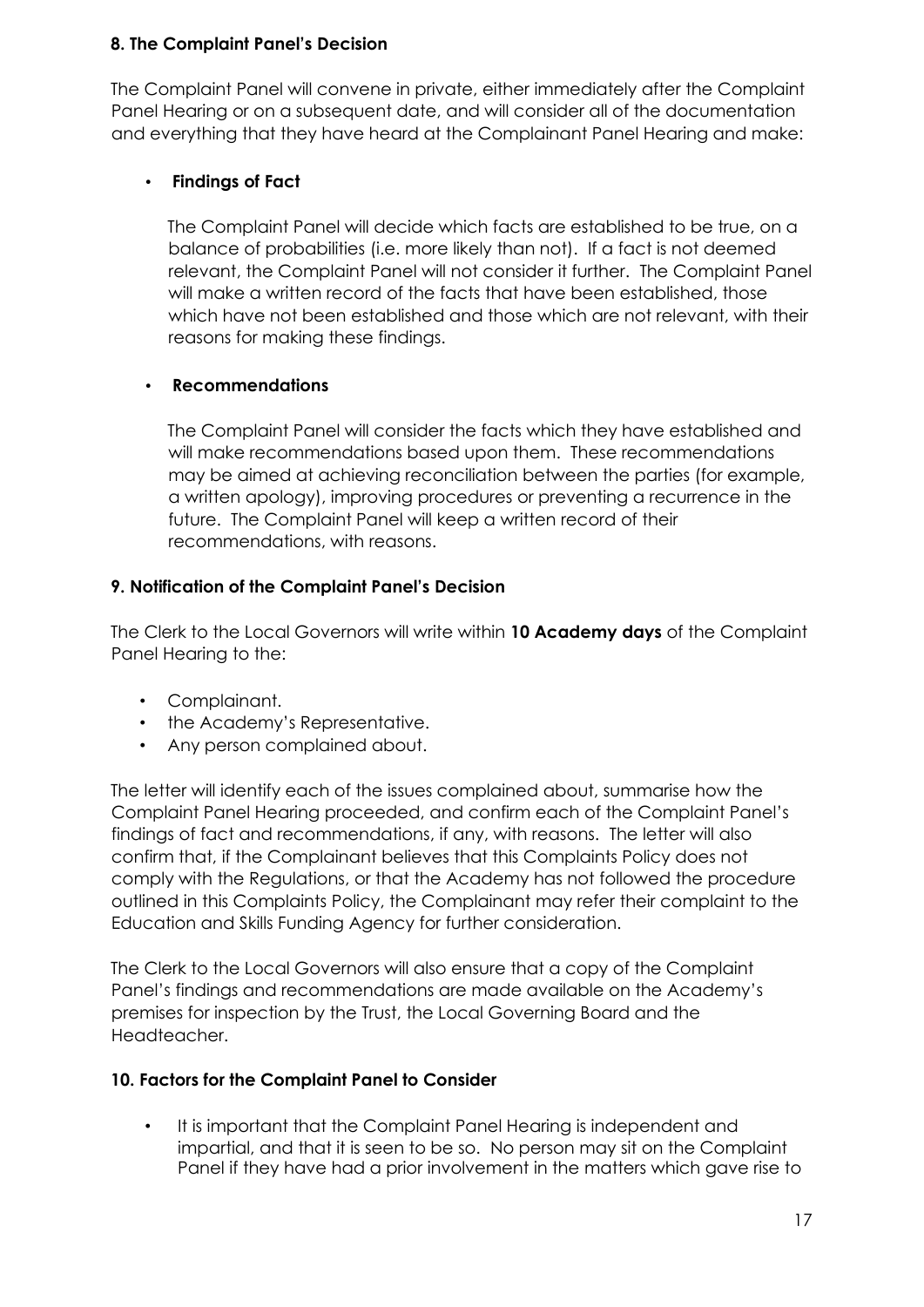the complaint, in dealing with the complaint in the previous stages, or have a prior detailed knowledge of the complaint.

- The aim of the Complaint Panel Hearing, which must be held in private, will always be to resolve the complaint and achieve reconciliation between the Academy and the Complainant. However, it has to be recognised that the Complainant may not be satisfied with the outcome if the Complaint Panel does not find wholly in their favour. It may only be possible to establish the facts and make recommendations which will satisfy the Complainant that his or her complaint has been taken seriously.
- An effective Complaint Panel will acknowledge that many Complainants feel nervous and inhibited in a formal setting. Parents often feel emotional when discussing an issue that affects their child. The Chair of the Complaint Panel will ensure that the Complaint Panel Hearing is as welcoming as possible, while ensuring that it is procedurally fair to all parties. The layout of the room will set the tone and care is needed to ensure the setting is informal and not substantially adversarial.
- Extra care needs to be taken when the Complainant is a child, or there are child witnesses present. Care should be taken to ensure that the child does not feel intimidated. The Complaint Panel should be aware of the views of the child and give them equal consideration to those of the adults present. Where the child's parent is the Complainant, it would be helpful to give the parent the opportunity to suggest which parts of the hearing, if any, the child should attend, with the Chair retaining discretion.
- The Complaint Panel should ensure that they are familiar with the complaint's procedure in advance of the Complaint Panel Hearing.

The Chair of the Complaint Panel will play a key part at the Complaint Panel Hearing, ensuring that:

- The remit of the Complaint Panel is explained to the parties and each party has the opportunity of making representations without undue interruption.
- All of the issues raised in the complaint are addressed.
- Key findings of fact are made, on a balance of probabilities.
- Each party treats the other with respect and courtesy.
- The Complaint Panel is open minded and acts independently of the Academy.
- No member of the Complaint Panel has a vested interest in the outcome of the proceedings.
- Each side is given the opportunity to state their case and ask questions.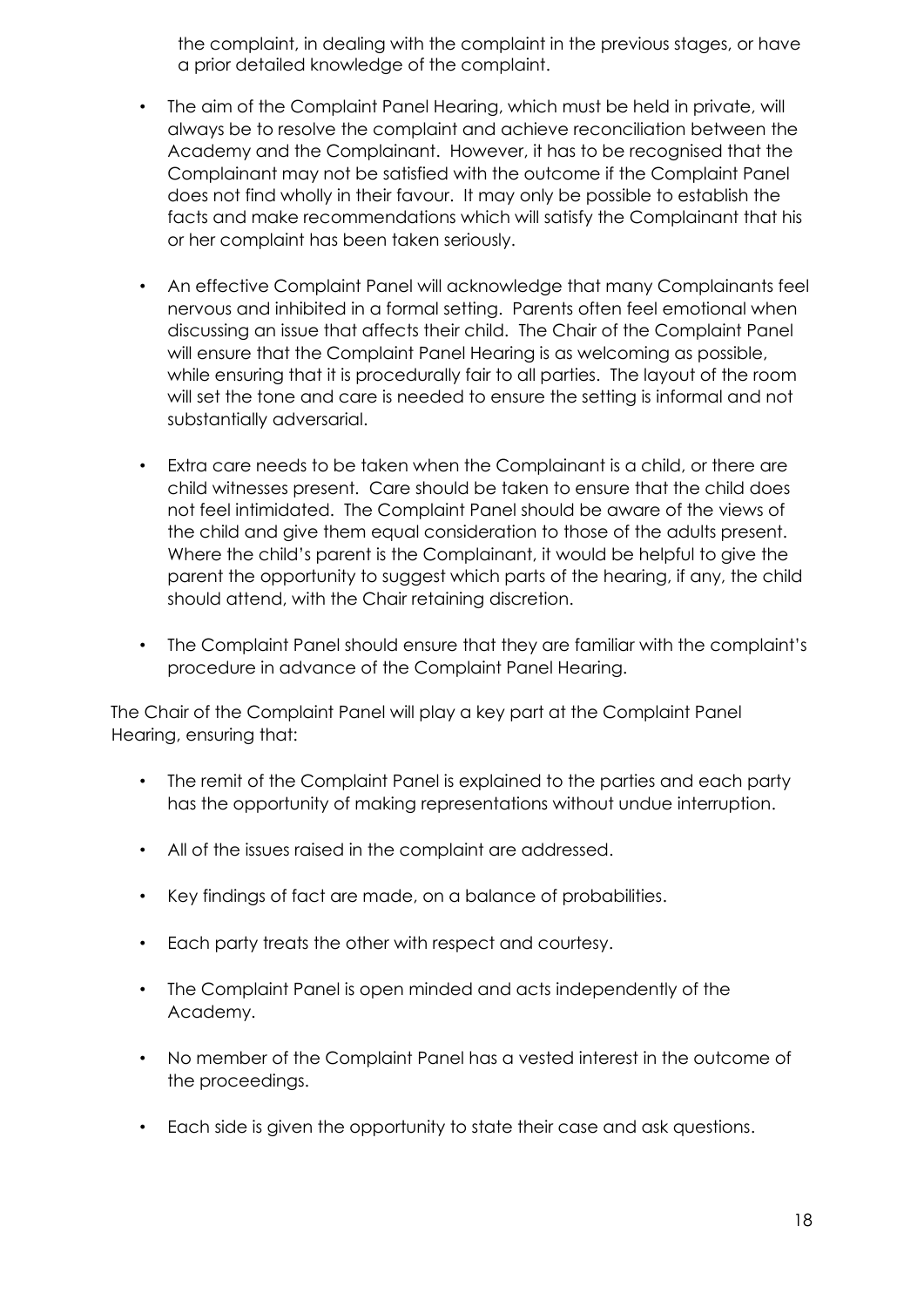• All written material is seen by all parties. If a new issue arises during the course of the Complaint Panel Hearing, it would be useful to give all parties the opportunity to consider and comment on it.

## **Referral to the Education and Skills Funding Agency**

Once a complaint has been through all the stages of this Complaints Policy, if the Complainant believes that this Complaints Policy does not comply with the Regulations, or that the Academy has not followed the procedure in this Complaints Policy, the Complainant can refer the complaint to the Education and Skills Funding Agency for consideration.

The Complainant can find further information about referring a complaint to the Education and Skills Funding Agency via the link below:

Complaints procedure - [Education Funding Agency -](https://www.gov.uk/government/organisations/education-funding-agency/about/complaints-procedure) GOV.UK (www.gov.uk)

The Complainant can refer their complaint to the Education and Skills Funding Agency by completing an online form via the link below:

[Education and Skills Funding Agency \(ESFA\) enquiry form -](https://form.education.gov.uk/en/AchieveForms/?form_uri=sandbox-publish://AF-Process-f9f4f5a1-936f-448b-bbeb-9dcdd595f468/AF-Stage-8aa41278-3cdd-45a3-ad87-80cbffb8b992/definition.json&redirectlink=/en&cancelRedirectLink=/en) Customer type - DFE Online Forms

The Complainant should be aware that the Education and Skills Funding Agency will not usually investigate the complaint itself, or interfere with the findings of the Complaint Panel, unless the decision made was manifestly unreasonable.